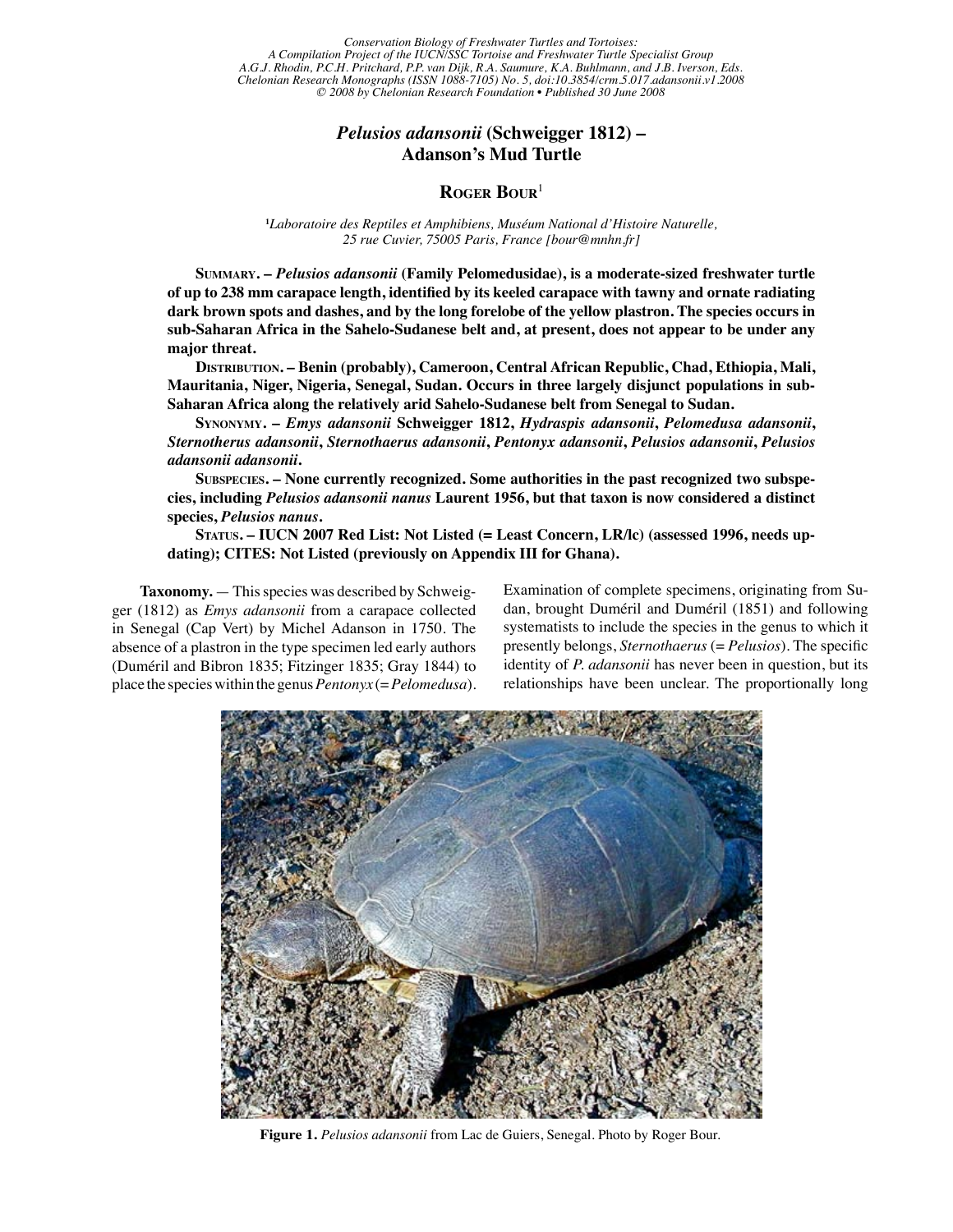

**Figure 2.** *Pelusios adansonii* carapace and plastron of an adult. Photos by Roger Bour.

forelobe of the plastron was suggestive to several authors that the species was closely related to *P. gabonensis*, but its affinities are more evident with *P. nanus*, *P. marani,* and above all with *P. broadleyi* (Bour 1986).

**Description.** — The carapace length (CL) of animals from Senegal typically reaches 220 mm (maximum CL 238 mm) in females and 200 mm in males, with maximal masses of 1620 g for females and 650 g for males (Diagne et al. 2004). The typical and maximal lengths are variable depending on the locality; until recently the largest known specimens of *P. adansonii* were from Sudan at only 185 mm CL, and the average length of adults along the range of the species was closer to 150–160 mm CL.

The outline of the shell is oval-shaped, wider towards the rear; the carapace of males is comparatively narrower and the shell flatter. The median keel is uninterrupted, high and wide, forming a crest in subadults; it is partially worn off only in some old individuals. The lateral borders of the first vertebral scute are, in adults, sinuous and contracted, the scute being roughly T-shaped. The forelobe of the plastron is at least twice as long as the common abdominal sulcus; the intergular is short, diamond-shaped, and with antero-lateral sides converging forward. The rear lobe is strikingly narrow; the anal scutes are medially deeply notched, making a sharp angle.



**Figure 3.** *Pelusios adansonii.* Photos by Roger Bour.



**Figure 4.** *Pelusios adansonii* juvenile from Krebedje (= Fort Sibut), Central African Republic. Photos by Roger Bour.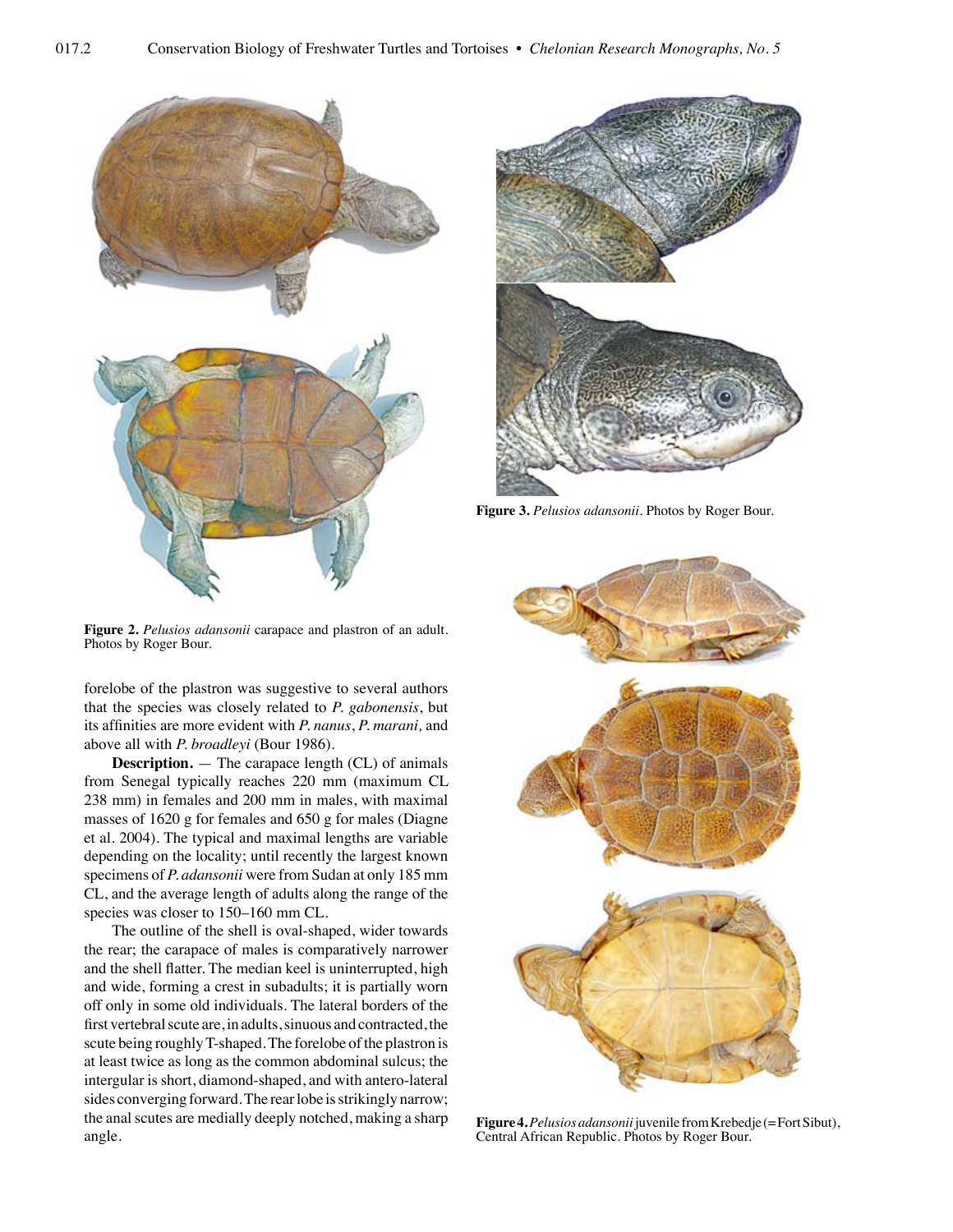

**Figure 5.** Distribution of *Pelusios adansonii* in sub-Saharan Africa*.* Red points = museum and literature occurrence records based on Iverson (1992) plus more recent and author's data; green shading = projected distribution based on GIS-defined hydrologic unit compartments (HUCs) constructed around verified localities and then adding HUCs that connect known point localities in the same watershed or physiographic region, and similar habitats and elevations as verified HUCs (Buhlmann et al., unpubl. data), and adjusted based on author's data.

On the top of the head, parietal scutes are spread out (4–5 big scales); the supralabial (between the postocular and masseteric) is well developed; three mentals (in front of the barbels) are distinct. The maxillary beak is slightly notched in front, without any bordering cusp. The front face of the forelimbs is covered with 3–5 rows of falciform (i.e., sickle-shaped) scales.

The neural bones series is reduced to seven bony elements in front. The mesoplastra are very short, their common suture is only 20–25% of that of the hyoplastra.

The carapace color is a warm tawny tinge, typically ornate with numerous radiating small dots or dashes, dark brown to blackish. The plastron is almost entirely or wholly bright yellow, sometimes superficially covered with an ochreous to black deposit. Soft parts are grayish to yellowish; the upper and lateral parts of the head are dark brown with a narrow pattern of dark yellow vermiculations that are absent from the rhamphothecae (Bour 1986).

**Distribution.** — *Pelusios adansonii* is found in the major water bodies of the otherwise relatively arid sub-Saharan Sahelo-Sudanese belt from Senegal in the west through Mauritania, Mali, Niger, Benin (probably), Nigeria, Cameroon, Chad, Central African Republic, Sudan, and Ethiopia. It is also known from fossils unearthed in Mali and Ethiopia. It does not appear to occur in Gambia (Håkansson 1981; Emms and Barnett 2006). It has been reported by some as also occurring in the Cape Verde Islands (e.g., Ernst and Barbour 1989), but this was a misinterpretation of the type locality of Cap Vert, Senegal.

As a result of large regions of arid highland habitat without major rivers or lakes where *P. adansonii* does not apparently occur, the species appears to be separated into three largely disjunct populations: 1) in the west in the Senegal River basin, including Senegal and adjacent Mauritania and western Mali, but not apparently Gambia; 2) in the westcentral regions in the Niger River basin from central Mali, western Niger, northeast Benin (probably), and central and eastern Nigeria, and continuing eastward into the internally draining Komadougou and Chari River basins flowing into Lake Chad from northeastern Nigeria, southeastern Niger, southern Chad, northeastern Cameroon, and northern Central African Republic; and 3) in the east in the upper White Nile River basin in Sudan and southwestern Ethiopia.

**Habitat and Ecology.** — The biology of *P. adansonii* is poorly known. The species inhabits very dry regions, and is only found in major rivers and lakes, where the water is quiet, shallow and warm. Diagne et al. (2004) recorded its presence in shallow lakes in Senegal with water temperatures around 35 to 40ºC. During the dry season, it can aestivate in the mud of dried waterbodies. The species is predominantly carnivorous, feeding on invertebrates comprised mainly of mollusks and vertebrates including fish and amphibians, probably as a scavenger. Werner (1924) found 7 eggs (29.5–33 x 18–19 mm) in a female from Sudan. According to Diagne et al. (2004) and Devaux and Diagne (2004), in Senegal 4–5 clutches of typically 7–10 eggs of the same size are deposited annually. Hatchlings have emerged in August and September from eggs bred in captivity in Senegal (Diagne et al. 2004). A maximal clutch size of 24 eggs was recorded for a large old female in Senegal by B.O. Ndiaga (pers. comm. in Diagne et al. 2004).

**Population Status.** — This species has a wide geographic range, and is probably difficult to catch or even observe, making population estimates very difficult. It does not appear to be uncommon in its preferred habitats.

**Threat to Survival.** — Due to its modest size, one may deduce that the turtle is only marginally captured for food. Fishermen at Lac de Guiers in Senegal do not make